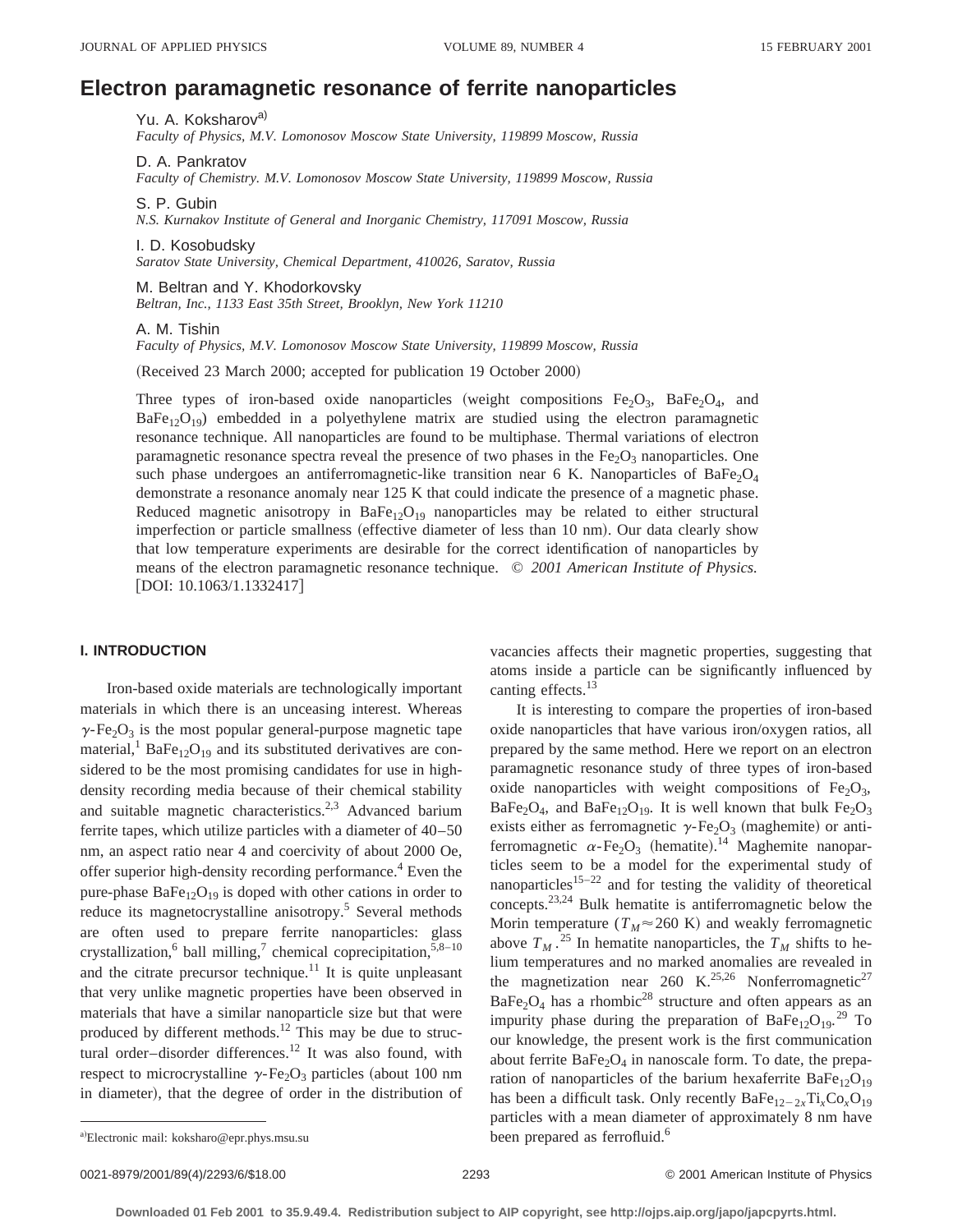Electron paramagnetic resonance (EPR) is accepted as a very useful technique to study the properties of bulk paramagnetic compounds, $30$  including their transitions to the magnetic ordering state. $31$  Below the critical temperature, ferromagnetic (FMR) or antiferromagnetic (AFMR) resonances are usually detected.<sup>32</sup> EPR spectra in paramagnetic samples can give information about the resonance-active ion valence and the symmetry of the ligand environment. Angular variation analyses of FMR signals in ferromagnetic single-crystal and textured samples offer the opportunity to deduce the sign and the value of the magnetic anisotropy. Selected nanoparticle systems (including  $\gamma$ -Fe<sub>2</sub>O<sub>3</sub>,<sup>21,22,33</sup>  $\text{Fe}_3\text{O}_4$ ,  $^{34,35}$   $\text{Mn}_{0.6}\text{Fe}_{0.4}\text{Fe}_2\text{O}_4$ ,  $^{35}$  and  $\text{Mn-Zn}$  ferrite  $^{36,37}$ ) were investigated by the EPR method. Unfortunately, in the case of nanoparticles the theory of EPR leaves much to be desired since it either remains semiqualitative $38$  or requires laborious numerical calculations.<sup>39,40</sup> However, a study of the thermal variation of EPR spectra in nanoparticles can be very informative because of the high sensitivity of the EPR technique to various phase transitions.<sup>31</sup>

### **II. EXPERIMENTAL PROCEDURES**

Ferrite nanoparticles were produced by the following method. Metal-containing compounds were dissolved in a volatile solvent; and the solution droplets were then passed into a reaction vessel where a chemical reaction took place to convert the reactants to nanoparticles with the composition of the required ferrite. The liquid droplets were deposited into a heated solution/melt of polymer where the precursors decompose. At a sufficiently high supersaturation, a new particle formation occurs by homogeneous nucleation. Nucleation is followed by particle growth and, for sufficiently high particle concentrations, by coagulation and agglomeration. The process of forming ferrite nanoparticles by droplet decomposition can be viewed in the simplest case as the drying of droplets followed by solid and liquid phase chemical reactions in a ''microreactor''–polymer cavity. Since no metal-containing species leave the particles, the constitution and the particle diameter distribution are determined by the composition of the droplet and the size of the polymer cavity. Our small-angle x-ray scattering experiments showed that the produced nanoparticles have a bimodal log-normal size distribution. The typical median particle diameters of the two modes were 2–5 nm and 10–13 nm. The particles were randomly dispersed in a solid polyethylene matrix and were well prevented from agglomerating. Three types of powderlike samples were prepared with 5% wt. of  $Fe<sub>2</sub>O<sub>3</sub>$ ,  $BaFe<sub>12</sub>O<sub>19</sub>$ , and  $BaFe<sub>2</sub>O<sub>4</sub>$ .

The room temperature Mössbauer spectrum of  $Fe<sub>2</sub>O<sub>3</sub>$ nanoparticles can be presented as a superposition of two doublets with the following parameters:  $\delta_1 = 0.24$  mm/s;  $\epsilon_1$ = 0.84 mm/s;  $\delta_2$  = 0.52 mm/s;  $\epsilon_2$  = 0.87 mm/s, where  $\delta$  is the isomer shift (relative to  $\alpha$ -Fe) and  $\epsilon$  is the quadrupole splitting. The isomer shift for the bulk  $\gamma$ -Fe<sub>2</sub>O<sub>3</sub> (A+B site averaged) is equal to  $0.34$  mm/s.<sup>41</sup> This value does not change significantly in the case of  $\gamma$ -Fe<sub>2</sub>O<sub>3</sub> nanoparticles.<sup>42</sup> The value of  $\delta_2$  is close to  $\alpha$ -Fe<sub>2</sub>O<sub>3</sub> nanoparticles (~5 nm) prepared by the sol–gel method. $43$  The room-temperature Moss-



FIG. 1. Room temperature EPR spectra of nanoparticles:  $Fe<sub>2</sub>O<sub>3</sub>$  (curve 1),  $BaFe<sub>2</sub>O<sub>4</sub>$  (curve 2), and  $BaFe<sub>12</sub>O<sub>19</sub>$  (curve 3).

bauer spectrum of the  $BaFe<sub>2</sub>O<sub>4</sub>$  nanoparticles is the sum of a sextet ( $\delta_3$ =0.38 mm/s; the hyperfine field *H*<sub>hf3</sub>=501 kOe;  $\epsilon_3 = -0.21$  mm/s), a doublet ( $\delta_4 = 0.36$ ;  $\epsilon_4 = 0.66$  mm/s), and a singlet ( $\delta$ <sub>5</sub>=0.65 mm/s). A similar structure is found for the room temperature Mössbauer spectrum of  $BaFe_{12}O_{19}$ nanoparticles: a sextet  $\delta_6 = 0.37$  mm/s; a hyperfine field  $H_{\text{hfs}}$ =498 kOe;  $\epsilon_6$ = -0.22 mm/s), a doublet ( $\delta_7$ =0.34;  $\epsilon_7$ = 0.55 mm/s) and a singlet ( $\delta_8$ = 0.59 mm/s). The result of the Mössbauer measurements allows one to conclude that all nanoparticles are multiphase. The presence of the  $\gamma$ -Fe<sub>2</sub>O<sub>3</sub> phase (isomer shift of about 0.35 mm/s) (Ref. 41) and  $Fe<sub>3</sub>O<sub>4</sub>$  $(i$ somer shift of about 0.66 mm/s)  $(Ref. 44)$  can be assumed.

The EPR experiments were performed with a Varian  $E-109$  spectrometer  $(X$ -band) with helium flow cryostat  $(Ox$ ford Instruments) in a temperature range of from  $4 K$  to  $170$ K. Room temperature EPR spectra were measured using a Varian E-4 spectrometer at 9.18 GHz. The modulation field had a frequency of 100 kHz and an amplitude of 10 Oe. As usual, the EPR signal was the first derivative of the power absorption recorded as a function of the applied magnetic field.

#### **III. EXPERIMENTAL RESULTS**

The experimental EPR spectra of the samples with  $Fe<sub>2</sub>O<sub>3</sub>$ , BaFe<sub>2</sub>O<sub>4</sub>, and BaFe<sub>12</sub>O<sub>19</sub> nanoparticles embedded in a polyethylene matrix are presented in Figs. 1–3, 5, 8, and 9. At room temperature  $(RT)$  the EPR spectra of all the samples show a "two-line pattern" (Fig. 1) which is typical of superparamagnetic resonance  $(SPR)$  spectra.<sup>40</sup> This spectrum can be considered as a broader line superposed on a narrow line. The relative intensity of these lines depends on the particle size and shape distribution function,  $40$  as well as on the magnitude of the magnetic anisotropy.<sup>39</sup> For the  $Fe<sub>2</sub>O<sub>3</sub>$  and  $BaFe<sub>2</sub>O<sub>4</sub>$  samples, the broad line predominates in the RT spectra. This line is characterized by a peak-to-peak linewidth of *DH*≈850 Oe and an effective *g*-value of approximately 2.07. In the RT spectrum of the  $BaFe_{12}O_{19}$  sample, on the contrary, the narrow line is more pronounced,  $(Fig. 1)$ with  $\Delta H \approx 120$  Oe and  $g \approx 2.00$ .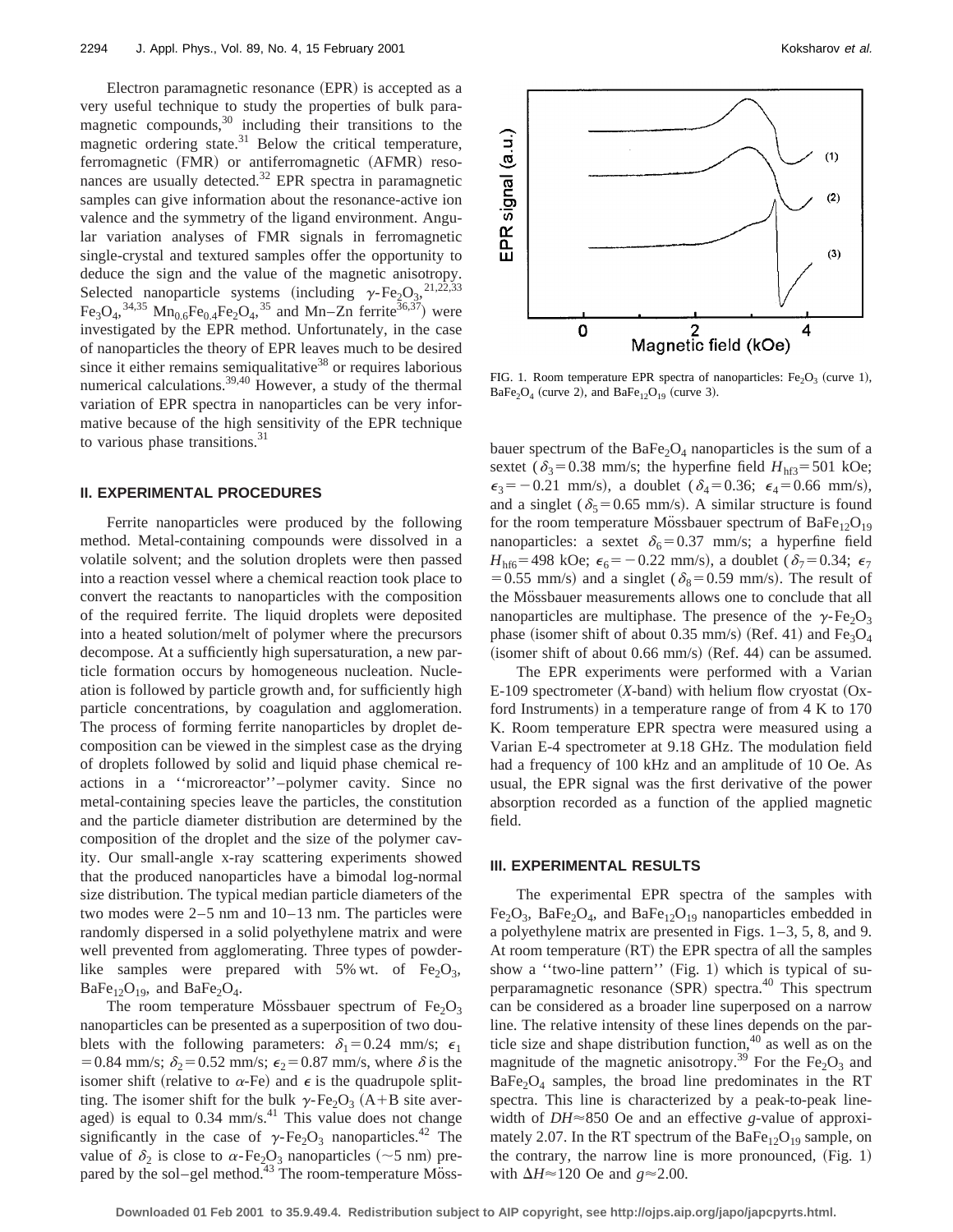

FIG. 2. EPR spectra of Fe<sub>2</sub>O<sub>3</sub> nanoparticles at different temperature.  $\Delta H$  is the peak-to-peak linewidth, *A* is the EPR signal amplitude. It is presumed that S1 is the superparamagnetic signal ( $g=2.12$ ) from the  $\gamma$ -Fe<sub>2</sub>O<sub>3</sub> phase, S2 is the paramagnetic EPR signal  $(g=2.02)$  from magnetically isolated centers in  $\gamma$ -Fe<sub>2</sub>O<sub>3</sub>, S3 is the rhombic symmetry signal ( $g=4.3$ ) from the  $\alpha$ -Fe<sub>2</sub>O<sub>3</sub> phase.

At low temperatures, the EPR spectra of  $Fe<sub>2</sub>O<sub>3</sub>$  change significantly  $(Fig. 2)$ . On cooling below 100 K down to the lowest reached temperatures, the broad line S1 shows a monotonous increase of the linewidth  $\Delta H$  and a decrease of the amplitude  $A$  (see the designations in Fig. 2). Such behavior is typical for the SPR of single-domain particles in the absence of transitions to a magnetic ordered state (spin-glass, "stable state,", $45$  etc.). However, below about 50 K new resonances, S2 and S3, appear in the spectra of  $Fe<sub>2</sub>O<sub>3</sub>$  (Figs. 2 and 3). These lines become more noticeable under sample cooling (Fig. 3). Their effective *g*-values are temperature independent and are equal to 2.02 and 4.3 for S2 and S3, correspondingly. The thermal variations of the amplitude and the linewidth of these signals are shown in Fig. 4. It is interesting that S2 behaves like a typical paramagnetic resonance signal, namely, its amplitude grows and the linewidth decreases as the temperature is reduced. On the other hand, the EPR characteristics of S3 demonstrate a phase transition anomaly near 6 K (Fig. 4). The dependencies  $\Delta H(T)$  and



FIG. 4. Thermal variation of the EPR amplitude and linewidth for the signal S2 (circles, dotted lines) and S3 (squares, solid lines). The lines are guides to the eye.

 $A(T)$  have their maximum at  $\approx 75$  K and  $\approx 5.5$  K, correspondingly.

EPR spectra of the  $BaFe<sub>2</sub>O<sub>4</sub>$  nanoparticles at different temperatures are shown in Fig. 5. At all temperatures the spectra are broad and rather asymmetric. A significant shift of the line position to low magnetic fields and a marked spectrum broadening are observed at low temperatures (Fig. 5). Anomalies of EPR characteristics take place near 125 K (Fig. 6). Below this temperature the linewidth and the signal amplitude start to change notably (increasing and decreasing, correspondingly).

The thermal variation of EPR spectra of the BaFe<sub>12</sub>O<sub>19</sub> sample is typical of SPRs (Fig. 7). The relatively narrow line that dominates at room temperature disappears with the lowering of the temperature (Figs. 8 and 9). Synchronously with the reduction of the narrow signal, a relative growth of the broad resonance takes place, though its absolute amplitude decreases as well. Contrary to the  $BaFe<sub>2</sub>O<sub>4</sub>$ , the position of this broad line does not shift so significantly to the lower fields (Fig. 9). Below 10 K a fine structure is visible in the spectra near  $g \approx 2$  (Fig. 8).



FIG. 3. EPR spectra of  $Fe<sub>2</sub>O<sub>3</sub>$  nanoparticles at low temperatures.

FIG. 5. EPR spectra of the BaFe<sub>2</sub>O<sub>4</sub> nanoparticles at different temperatures.

**Downloaded 01 Feb 2001 to 35.9.49.4. Redistribution subject to AIP copyright, see http://ojps.aip.org/japo/japcpyrts.html.**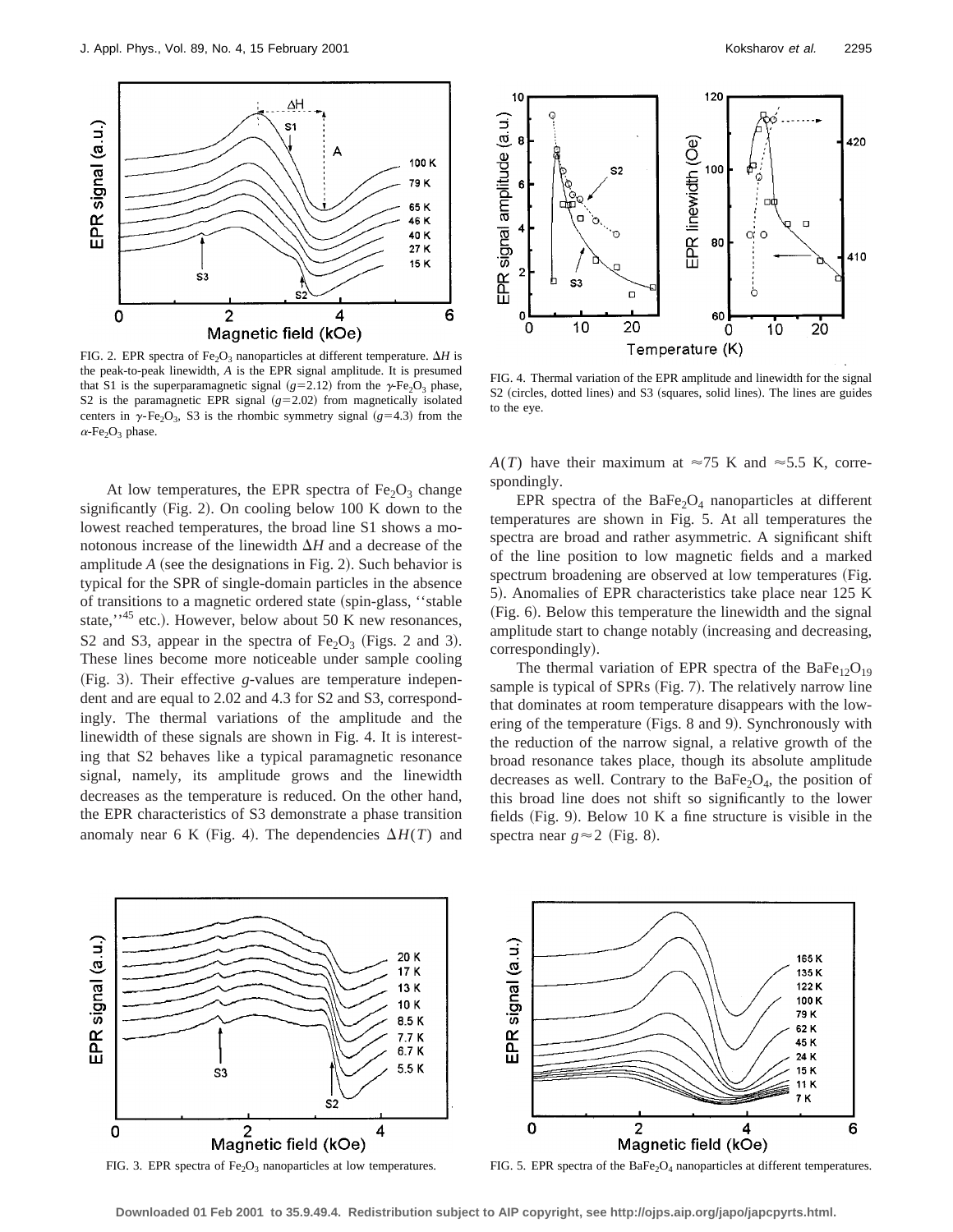

FIG. 6. Thermal variation of the EPR amplitude (circles, solid line) and linewidth (squares, dashed line) for the  $BaFe<sub>2</sub>O<sub>4</sub>$  nanoparticles. The lines are guides for the eye.

## **IV. DISCUSSION**

It is reasonable to assume that the diversity of EPR properties of the studied nanoparticles results from differences in their interior structures. The bulk counterparts of the investigated oxide nanoparticles also have diverse crystal structures. Maghemite has a spinel structure with a cation distribution  $[Fe^{3+}O] \cdot (Fe^{3+})_{5/3}(V)_{1/3}$  = 03, where V is a vacancy.<sup>27</sup> Bulk hematite has a corundum structure.<sup>27</sup> Bulk BaFe<sub>2</sub>O<sub>4</sub> and BaFe<sub>12</sub>O<sub>19</sub> have a rhombic<sup>28</sup> and hexagonal<sup>27</sup> structure, correspondingly. Since the surface/volume ratio is not negligible for nanoparticles, they should be compliant to structural variations that reduce the particle's internal energy. On the other hand, the atomic organizations of a nanoparticle and of its bulk counterpart could correlate to some extent.

It follows that a most complex structure can be expected for  $Fe<sub>2</sub>O<sub>3</sub>$  nanoparticles. Indeed, the bulk thermodynamic Fe–O phase diagram is relatively complicated, with several easily interchangeable iron oxide phases.<sup>46</sup> For objects with reduced dimensionality (nanoparticles, ultrathin films, surfaces, etc.) the mutual phase transformation should be easier.<sup>47</sup> Therefore, one can anticipate a multiphase composition of  $Fe<sub>2</sub>O<sub>3</sub>$  nanoparticles.



FIG. 8. Low-temperature EPR spectra of  $BaFe_{12}O_{19}$  nanoparticles.

First, let us consider the possible origin of the resonances S2 and S3, that appear in the EPR spectra of the  $Fe<sub>2</sub>O<sub>3</sub>$  nanoparticles at low temperatures (Figs. 2 and 3). The value  $g=4.3$  for the line S3 is very specific. It is precisely this *g*-value that is characteristic of the high-spin state of  $Fe^{3+}$  in the rhombic crystal field.<sup>48,49</sup> A significant departure from axial symmetry can be realized in the rhombohedral  $\alpha$ -Fe<sub>2</sub>O<sub>3</sub>, as well as in  $\gamma$ -Fe<sub>2</sub>O<sub>3</sub> near a defect with an appropriated vacancy distribution. If the latter is the case, the EPR center can be expected to be magnetically isolated and, hence, paramagnetic. The anomaly in  $\Delta H(T)$  and  $A(T)$  of the S3 signal  $(Fig. 4)$  is the evidence of an antiferromagneticlike transition. $31$  This can be a Morin-type transition shifted to the low temperature region.<sup>24,50</sup> Therefore, the S3 signal can be attributed to the  $\alpha$ -phase of Fe<sub>2</sub>O<sub>3</sub> particles. This conclusion is also supported by the results of our Mössbauer measurements. On the other hand, the paramagnetic signal S2  $(g=2.02)$  may be due to the octahedral symmetry sites of  $Fe<sup>3+</sup>$  in the spinel structure of the  $\gamma$ -phase. The presence of oxygen vacancies near such centers could break down the exchange interactions that provide the ferrimagnetic properties of the maghemite.

The strongest EPR S1 signal in the  $Fe<sub>2</sub>O<sub>3</sub>$  nanoparticles (Fig. 2) is very similar to the one observed by Gazeau *et al.* 



FIG. 7. Thermal variation of the EPR amplitude (circles) and linewidth (squares, dashed line) for the  $BaFe_{12}O_{19}$  nanoparticles. The line is a guide for the eye.



FIG. 9. EPR spectra of  $BaFe_{12}O_{19}$  nanoparticles at different temperatures.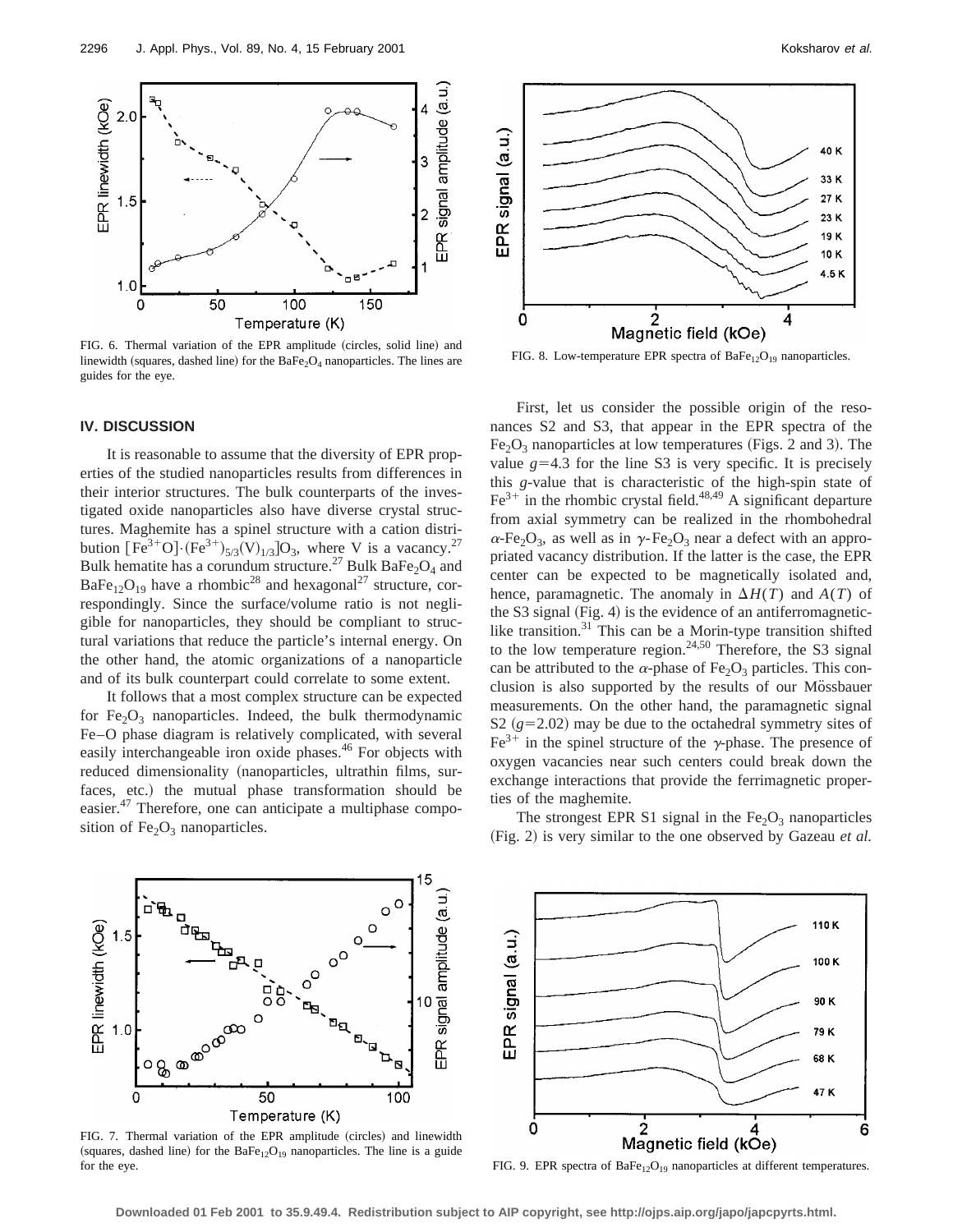in the chemically prepared maghemite nanoparticles of ferrofluids.<sup>21,22</sup> Since S1 is the typical signal of the SPR, we presume that this is due to a ferrimagnetic phase like  $\gamma$ -Fe<sub>2</sub>O<sub>3</sub>. It should be noted that Gazeau *et al.* probably also detected the S3 signal at low temperatures from the  $\alpha$ -phase, which, however, was masked by parasite signals. $^{21}$ 

As already noted, bulk  $BaFe<sub>2</sub>O<sub>4</sub>$  is nonferromagnetic. The strong SPR signal from the BaFe<sub>2</sub>O<sub>4</sub> nanoparticles (Fig. 5) induces one to think that it is related to a phase with a completely different composition. The EPR anomalies near  $125 K$  (Fig. 6) suggest that such a phase could be the magnetic  $Fe<sub>3</sub>O<sub>4</sub>$ . Indeed, bulk magnetite undergoes the Verwey transition at 119 K. $^{27}$  Unfortunately, only room temperature data exist on the EPR properties of  $Fe<sub>3</sub>O<sub>4</sub>$  nanoparticles (average diameter about 10 nm).<sup>34</sup> It is interesting to note that the thermal behavior of the EPR linewidth in BaFe<sub>2</sub>O<sub>4</sub> nanoparticles closely resembles that of the commercially available nanoparticles (nanocat<sup>TM</sup>).<sup>51</sup> However, there is evidence that indicates that the prevalent phase of nanocat is magnetite.<sup>51</sup> The dependency  $\Delta H(T)$  for nanocat shows similar features near 120 K and below 50 K, which can also be seen in Fig. 6. The magnetic anomalies in the temperature range 25–50 K have often been observed in various iron oxide nanoparticles.<sup>20,52,53</sup> The acceleration of the EPR linewidth's broadening below 50 K is probably due to spinglass freezing phenomena.<sup>52</sup>

Bulk hexaferrite  $BaFe_{12}O_{19}$  was the subject of a classic FMR work.<sup>54</sup> This compound is characterized by a very high uniaxial anisotropy ( $K_u = 3.3 \times 10^5$  J/m<sup>3</sup>, where  $K_u$  is an anisotropy energy constant).<sup>27</sup> There are very few works related to hexaferrite nanoparticles.<sup>5,6,55,56</sup> The nanoparticles  $BaFe_{12-2x}Ti_xCo_xO_{19}$ , with a mean diameter of about 8 nm, revealed<sup>6</sup>  $K_u = (0.7 - 2.4) \times 10^5$  J/m<sup>3</sup>. The fact that in nanoparticles the contribution of the particle's surface to the total magnetic anisotropy could be appreciable  $57$  and could even dominate $^{22}$  the high bulk anisotropy does not guarantee a high value of  $K_u$  for the nanoparticles. Another reason for a reduction in the magnetic anisotropy could be various inevitable structural defects in the nanoparticles. A decrease of the anisotropy field due to crystalline defects, stresses, and strains was observed in hexaferrites.<sup>58</sup> The EPR spectra in  $BaFe<sub>12</sub>O<sub>19</sub>$  nanoparticles (Figs. 8 and 9) revealed the significant effect so superparamagnetic fluctuations resulting in a narrowing of the resonance. This could be evidence of reduced magnetic anisotropy.

However, it is possible that the studied nanoparticles are too small. It was found<sup>56</sup> that for  $BaFe_{12}O_{19}$  nanoparticles with an effective diameter of less than approximately 12 nm, the specific magnetization and the coercivity decrease drastically. The appearance of an unusually fine structure in the low temperature spectra (Fig. 8) is not yet comprehensible. It may, again, indicate that these  $BaFe_{12}O_{19}$  nanoparticles are multiphase.

#### **V. CONCLUSIONS**

Three types of iron-based oxide (ferrite) nanoparticles in a polyethylene matrix were studied by the EPR technique. The EPR spectra suggest that  $Fe<sub>2</sub>O<sub>3</sub>$  nanoparticles contain ferromagnetic (presumably,  $\gamma$ -Fe<sub>2</sub>O<sub>3</sub>) and antiferromagnetic  $(\alpha$ -Fe<sub>2</sub>O<sub>3</sub>) phases. The strong SPR signal  $(g \approx 2.1)$  that dominated at high temperatures in typical of  $\gamma$ -Fe<sub>2</sub>O<sub>3</sub> nanoparticles. The weak EPR signal of the rhombic symmetry  $(g \approx 4.3)$  that appears at low temperatures may be attributable to an  $\alpha$ -Fe<sub>2</sub>O<sub>3</sub> phase that undergoes an antiferromagneticlike transition near 6 K. The BaFe<sub>2</sub>O<sub>4</sub> nanoparticles, the bulk counterpart of which is non-ferrimagnetic, demonstrate an EPR anomaly near 125 K that could indicate the presence of a Fe<sub>2</sub>O<sub>4</sub> phase. The BaFe<sub>12</sub>O<sub>19</sub> nanoparticles reveal an EPR signal that is significantly narrowed at high temperatures by superparamagnetic fluctuations. This is evidence of the reduced magnetic anisotropy energy that may be due to structural imperfections or to the particle's smallness (effective diameter  $\leq 10$  nm). A comparison of high- and lowtemperature EPR spectra in  $Fe<sub>2</sub>O<sub>3</sub>$  and BaFe<sub>2</sub>O<sub>4</sub> nanoparticles (Figs. 1, 3, and 5) clearly shows that low temperatures experiments are desirable for the correct identification of nanoparticles by means of the EPR technique.

#### **ACKNOWLEDGMENT**

Yu. A.K. acknowledges the partial support of INTAS (Project No. 99-01086).

- <sup>1</sup>*Encyclopedia of Chemical Technology,* edited by J. I. Kroschwitz and M. Howe-Grant (Wiley–Interscience, New York, 1995).
- $2X$ . Y. Sui and M. H. Kryder, Appl. Phys. Lett. **63**, 1582 (1993).
- <sup>3</sup>D. E. Speliotis, J. Magn. Magn. Mater. **193**, 29 (1999).
- <sup>4</sup>D. E. Speliotis, IEEE. Trans Magn. **31**, 2877 (1995).
- 5H. C. Fang, Z. Yang, C. K. Ong, Y. Li, and C. S. Wang, J. Magn. Magn. Mater. 187, 129 (1998).
- <sup>6</sup>R. Müller, R. Hiergeist, H. Steinmetz, N. Ayoub, M. Fujisaki, and W. Schüppel, J. Magn. Magn. Mater. **201**, 34 (1999).
- 7G. F. Goya and H. R. Rechenberg, J. Magn. Magn. Mater. **196–197**, 191  $(1999)$ .
- 8Q. Chen, A. J. Rondinone, B. C. Chakoumakos, and Z. J. Zhang, J. Magn. Magn. Mater. **194**, 1 (1999).
- <sup>9</sup>D. Zins, K. Nakatsuka, F. Gendron, and M. Rivoire, J. Magn. Magn. Mater. 201, 84 (1999).
- $^{10}$ D. Prodan, C. Chanéac, E. Tronc, J. P. Jolivet, R. Cherkaour, A. Ezzir, M. Noguès, and J. L. Dormann, J. Magn. Magn. Mater. 203, 63 (1999).
- $11$ A. Vijayalakshmi and N. S. Gajbhiye, J. Appl. Phys.  $83$ ,  $400$  (1998).
- <sup>12</sup>M. P. Morales, M. Andres-Vergés, S. Veintmillas-Verdaguer, M. I. Montero, and C. J. Serna, J. Magn. Magn. Mater. 203, 146 (1999).
- 13M. P. Morales, C. J. Serna, F. Bødker, and S. Mørup, J. Phys.: Condens. Matter 9, 5461 (1997).
- <sup>14</sup> J. B. Goodenough, *Magnetism and the Chemical Bond* (Wiley– Interscience, New York, 1963).
- <sup>15</sup> F. T. Parker and A. E. Berkowitz, Phys. Rev. B 44, 7437 (1991).
- <sup>16</sup> J. K. Vassiliou, V. Mehrotra, M. W. Russell, E. P. Giannelis, R. D. Mc-Michael, R. D. Shull, and R. F. Ziolo, J. Appl. Phys. 73, 5109 (1993).
- <sup>17</sup>F. T. Parker, M. W. Foster, D. T. Margulies, and A. E. Berkowitz, Phys. Rev. B 47, 7885 (1993).
- <sup>18</sup> J. L. Dormann, F. D'Orazio, F. Lucari, E. Tronc, P. Prené, J. P. Jolivet, D. Fiorani, R. Cherkaour, and M. Noguès, Phys. Rev. B 53, 14291 (1996).
- 19B. Martinez, X. Obrados, L. Balcells, A. Rouanet, and C. Monty, Phys.
- Rev. Lett. **80**, 181 (1998). <sup>20</sup>B. Martinez, A. Roig, E. Molins, T. González-Carreño, and C. J. Serna, J. Appl. Phys. 83, 3256 (1998).
- 21F. Gazeau, J. C. Bacri, F. Gendron, R. Perzynski, Yu. L. Raikher, V. I. Stepanov, and E. Dubois, J. Magn. Magn. Mater. **186**, 175 (1998).
- 22F. Gazeau, V. Shilov, J. C. Bacri, E. Dubois, F. Gendron, R. Perzynski, Yu. L. Raikher, and V. I. Stepanov, J. Magn. Magn. Mater. **202**, 535  $(1999)$ .
- <sup>23</sup> M. F. Hansen and S. Morup, J. Magn. Magn. Mater. **184**, 262 (1998).
- <sup>24</sup> J. Dormann, D. Fiorani, and E. Tronc, J. Magn. Magn. Mater. **202**, 251  $(1999)$ .